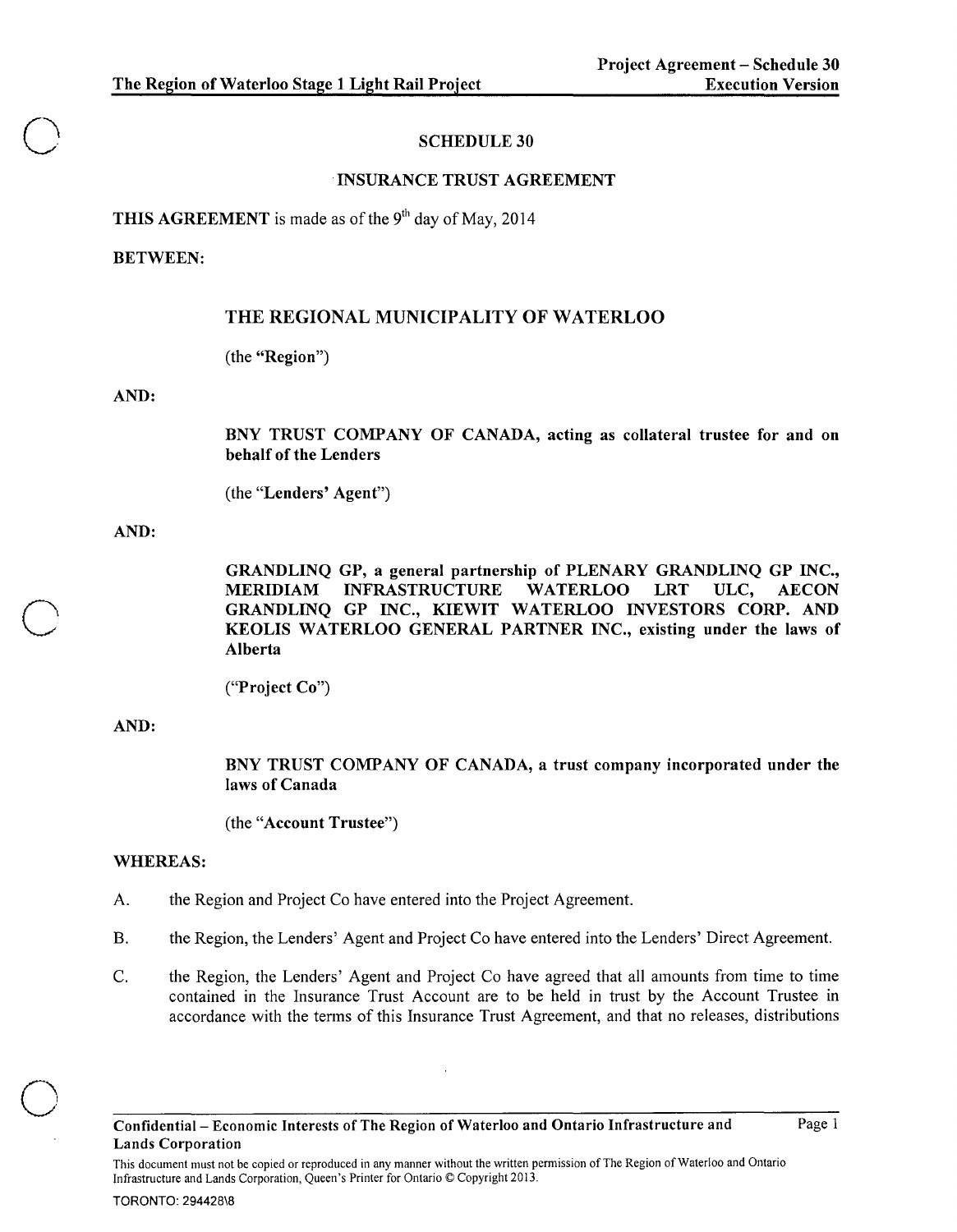or transfers of any funds from the Insurance Trust Account shall be made other than In accordance with the terms of this Insurance Trust Agreement.

NOW THEREFORE in consideration of the mutual covenants and agreements of the Parties hereinafter contained and for other good and valuable consideration, the receipt and sufficiency of which are hereby acknowledged, the Parties covenant and agree as follows:

### 1. DEFINITIONS

 $\leftarrow$   $\rightarrow$ ''-~ ... ...--.

In this Insurance Trust Agreement, unless the context otherwise requires:

- (a) "Account Trustee" means BNY Trust Company of Canada.
- (b) "Bank" means The Toronto-Dominion Bank.
- (c) "Business Day" has the meaning given in the Project Agreement.
- (d) "Change of Authorization Event" has the meaning given in Section 7(a) of this Insurance Trust Agreement.
- (e) "Change of Authorization Notice" has the meaning given in Section  $7(b)(ii)$  of this Insurance Trust Agreement.
- (f) "Default Notice" means a written notice given by the Lenders' Agent to the Account Trustee that an event of default under the Lending Agreements has occurred and is continuing.
- (g) "Default Period" means the period commencing on the date upon which the Account Trustee receives a Default Notice and ending on the date upon which the Account Trustee receives written notice from the Lenders' Agent that the event of default which was the subject matter of the applicable Default Notice has been cured.
- (h) "Governmental Authority" has the meaning given in the Project Agreement.
- $(i)$  "Insurance Policies" has the meaning given in Section  $4(a)$  of this Insurance Trust Agreement.
- U) "Insurance Proceeds" has the meaning given in Section 4(b) of this Insurance Trust Agreement.
- (k) "Insurance Trust Account" means Account No. 375-29256-14 at BMO Nesbitt Burns, I First Canadian Place,  $38<sup>th</sup>$  Floor, P.O. Box 150, Toronto, Ontario, M5X 1H3 in the name of the Insurance Trustee.
- (I) "Insurance Trust Agreement" means this insurance trust agreement.
- (m) "Lenders" has the meaning given in the Project Agreement.
- (n) "Lenders' Agent" means BNY Trust Company of Canada, acting as collateral trustee for and on behalf of the Lenders.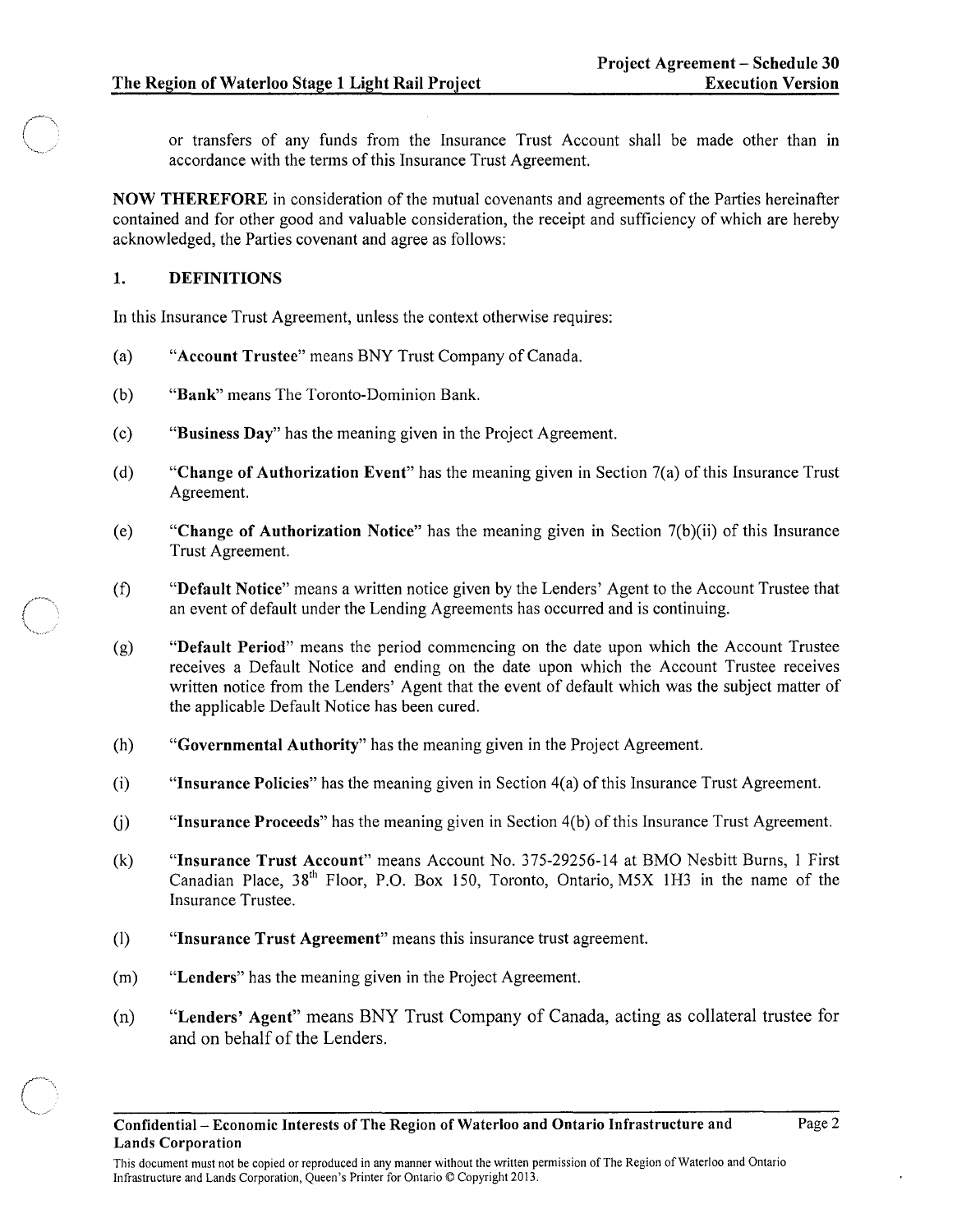c:"

 $\bigcap$  $\ddot{r}$  .....  $\ddot{r}$ 

- (0) "Lenders' Direct Agreement" means the lenders' direct agreement made on or about the date hereof between the Region, Project Co and the Lenders' Agent.
- (p) "Lending Agreements" has the meaning given in the Project Agreement.
- (q) "Order" has the meaning given in Section  $6(k)$  of this Insurance Trust Agreement.
- (r) "Party" means any of the Region, Project Co, the Lenders' Agent or the Account Trustee, and "Parties" means all of the Region, Project Co, the Lenders' Agent and the Account Trustee.
- (s) "Project" has the meaning given in the Project Agreement.
- (t) "Project Agreement" means the project agreement made on or about May 6, 2014 between the Region and Project Co.
- (u) "Project Co" means GrandLinq GP, a general partnership of Plenary GrandLinq GP Inc., Meridiam Infrastructure Waterloo LRT ULC, Aecon GrandLinq GP Inc., Kiewit Waterloo Investors Corp. and Keolis Waterloo General Partner Inc., existing under the laws of Alberta and any successor or permitted assign.
- (v) "Project Co Event of Default" has the meaning given in the Project Agreement.
- (w) "Project Operations" has the meaning given in the Project Agreement.
- (x) "Public Infrastructure" has the meaning given in the Project Agreement.
- (y) "System" has the meaning given in the Project Agreement.
- (z) "Trust Property" means all of the property held in trust by the Account Trustee pursuant to this Insurance Trust Agreement, including, without limitation, the Insurance Trust Account, and all amounts from time to time contained therein, the Insurance Policies and the Insurance Proceeds.

# 2. INTERPRETATION

This Insurance Trust Agreement shall be interpreted according to the following provisions, unless the context requires a different meaning:

- (a) The headings in this Insurance Trust Agreement are for convenience of reference only, shall not constitute a part of this Insurance Trust Agreement, and shall not be taken into consideration in the interpretation of, or affect the meaning of, this Insurance Trust Agreement.
- (b) Unless the context otherwise requires, references to specific Sections, Clauses, Paragraphs, Subparagraphs, and other divisions are references to such Sections, Clauses, Paragraphs, Subparagraphs, or divisions of this Insurance Trust Agreement and the terms "Section" and "Clause" are used interchangeably and are synonymous.
- (c) Words importing persons or parties are to be broadly interpreted and include an individual, corporation, firm, partnership, joint venture, trust, unincorporated organization, Governmental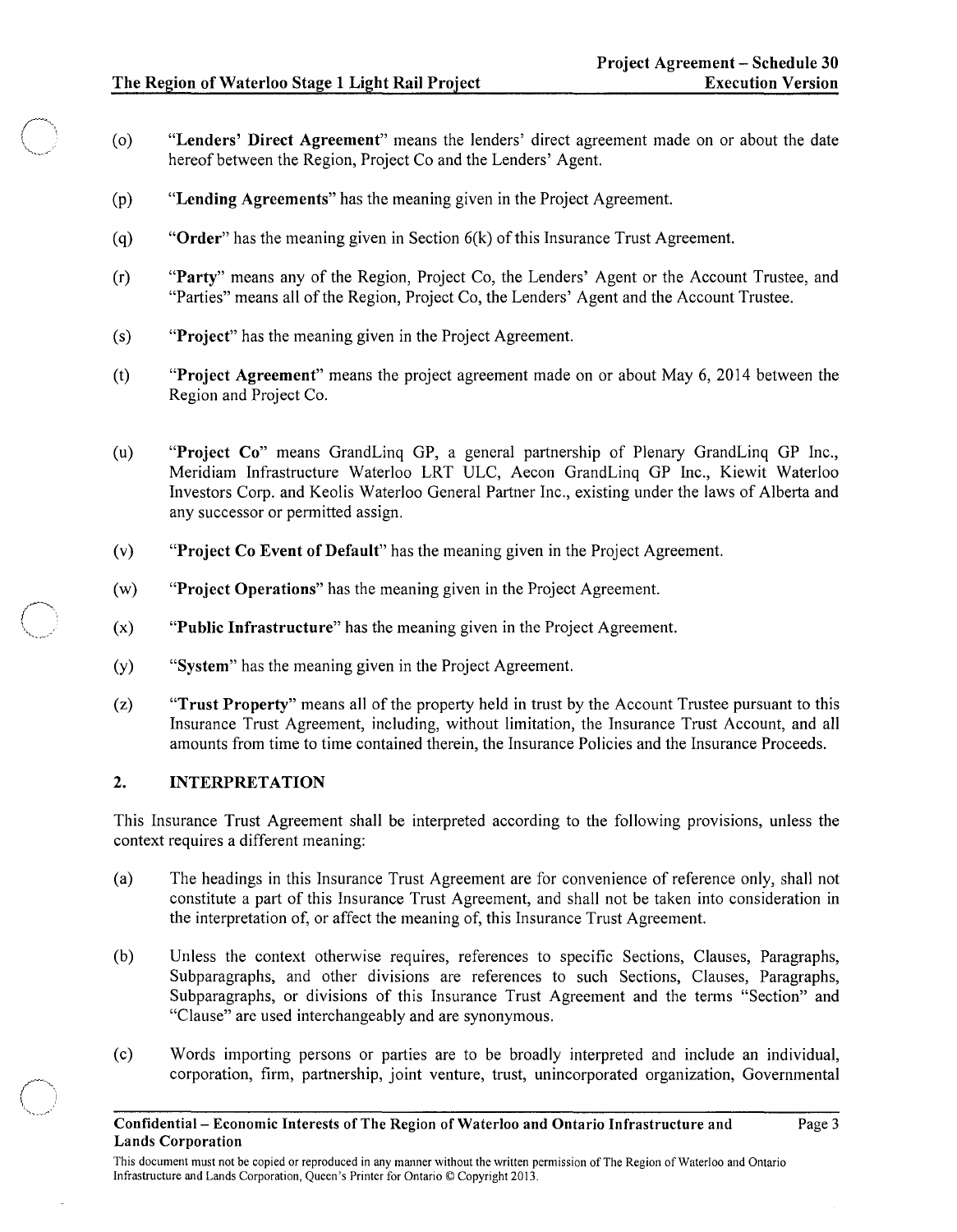Authority, unincorporated body of persons or association and any other entity having legal capacity, and the heirs, beneficiaries, executors, administrators or other legal representatives of a person in such capacity.

- (d) Unless the context otherwise requires, wherever used herein the plural includes the singular, the singular includes the plural, and each of the masculine, feminine and neuter genders include all other genders.
- (e) References to any standard, principle, agreement or document include (subject to all relevant approvals and any other provisions of this Insurance Trust Agreement concerning amendments) a reference to that standard, principle, agreement or document as amended, supplemented, restated, substituted, replaced, novated or assigned.
- (£) The words in this Insurance Trust Agreement shall bear their natural meaning.
- (g) References containing terms such as:
	- (i) "hereof', "herein", "hereto", "hereinafter", and other terms of like import are not limited in applicability to the specific provision within which such references are set forth but instead refer to this Insurance Trust Agreement taken as a whole; and
	- (ii) "includes" and "including", whether or not used with the words "without limitation" or "but not limited to", shall not be deemed limited by the specific enumeration of items but shall, in all cases, be deemed to be without limitation and construed and interpreted to mean "includes without limitation" and "including without limitation".
- (h) In construing this Insurance Trust Agreement, the rule known as the *ejusdem generis* rule shall not apply nor shall any similar rule or approach apply to the construction of this Insurance Trust Agreement and, accordingly, general words introduced or followed by the word "other" or "including" or "in particular" shall not be given a restrictive meaning because they are followed or preceded (as the case may be) by particular examples intended to fall within the meaning of the general words.
- (i) Where this Insurance Trust Agreement states that an obligation shall be performed "no later than" or "within" or "by" a stipulated date or event which is a prescribed number of days after a stipulated date or event, the latest time for performance shall be 5:00 p.m. on the last day for performance of the obligation concerned, or, if that day is not a Business Day, 5 :00 p.m. on the next Business Day.
- (j) Where this Insurance Trust Agreement states that an obligation shall be performed "on" a stipulated date, the latest time for performance shall be 5:00 p.m. on that day, or, if that day is not a Business Day, 5:00 p.m. on the next Business Day.
- (k) Any reference to time of day or date means the local time or date in Toronto, Ontario.
- (I) Unless otherwise indicated, time periods will be strictly construed.
- (m) Whenever the terms "will" or "shall" are used in this Insurance Trust Agreement they shall be construed and interpreted as synonymous and to read "shall".

Confidential- Economic Interests of The Region of Waterloo and Ontario Infrastructure and Lands Corporation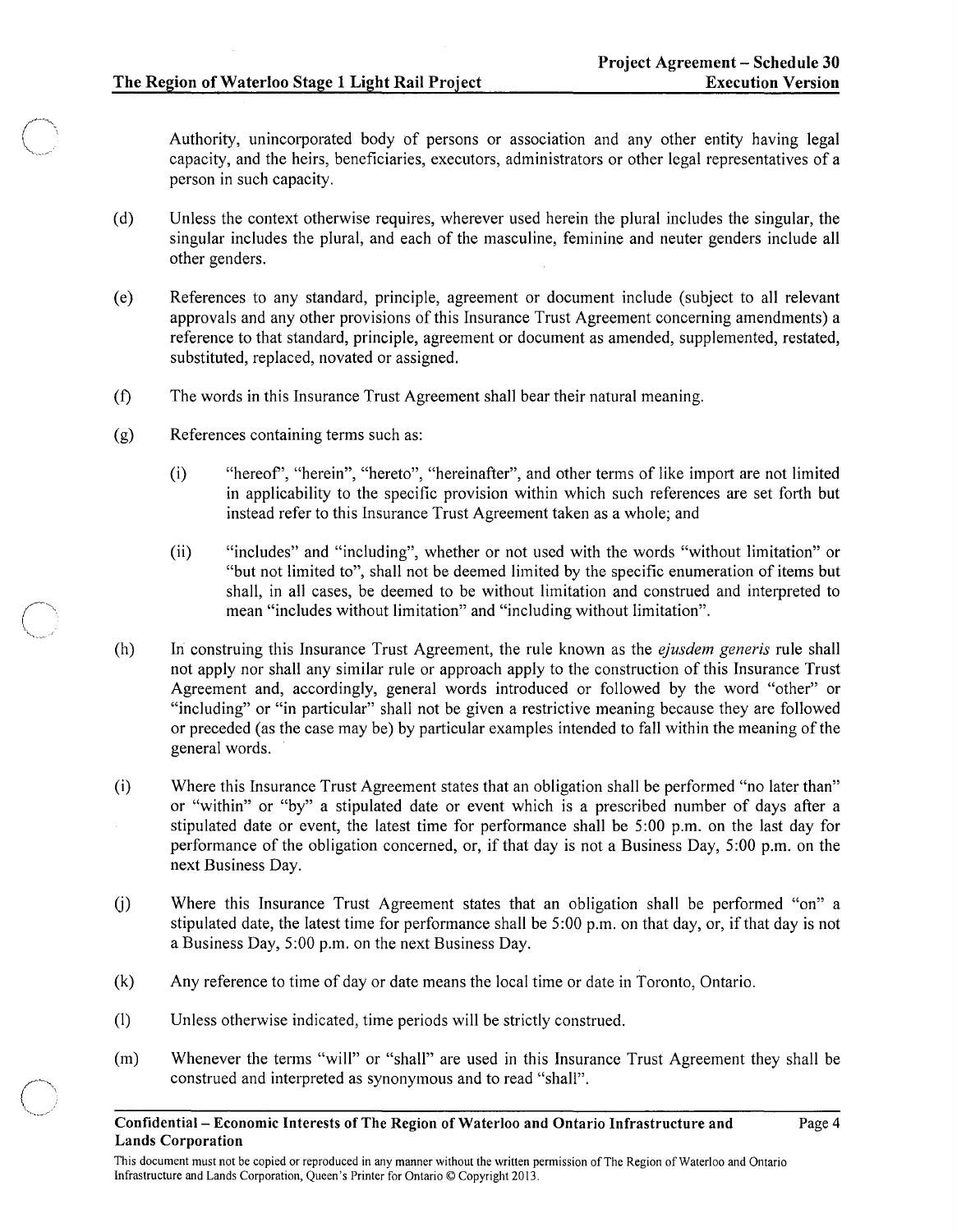# The Region of Waterloo Stage 1 Light Rail Project

# 3. INSURANCE TRUST ACCOUNT

- (a) Prior to the commencement of a Default Period, the Insurance Trust Account, and all amounts from time to time contained therein, including interest thereon, shall be held in trust by the Account Trustee for the benefit of Project Co. During a Default Period, the Insurance Trust Account, and all amounts from time to time contained therein, shall be held in trust by the Account Trustee for the benefit of the Lenders' Agent and the Lenders, provided that, upon receipt by the Account Trustee of a Change of Authorization Notice, the Insurance Trust Account, and all amounts from time to time contained therein, shall be held in trust by the Account Trustee for the benefit of the Region.
- (b) The Account Trustee shall not release, distribute or transfer any funds from the Insurance Trust Account other than in accordance with the terms of this Insurance Trust Agreement.
- (c) Notwithstanding any other provision of this Insurance Trust Agreement and subject to Section 3(d), the Lenders' Agent, the Region, and Project Co agree that, if any of them either receives any Insurance Proceeds from the Insurance Trust Account or has the right to direct the Account Trustee to advance funds in respect of any Insurance Proceeds from the Insurance Trust Account, such funds shall be directed, used or advanced only for one of the following purposes:
	- (i) the repair, reinstatement, restoration, rehabilitation or replacement of the System or the Public Infrastructure or any other assets, materials or goods necessary or desirable for the carrying out of the Project Operations in respect of which such Insurance Proceeds have been paid;
	- (ii) the completion of the Project; or
	- (iii) indemnification for any Region loss for which the subject Insurance Proceeds were paid under the Insurance Policies (as defined below).

For greater certainty, use of any Insurance Proceeds received in respect of a claim by Project Co under delay in start-up, soft costs or business interruption insurance shall be applied in accordance with the terms of the Lending Agreements so as to enable Project Co to carry out the Project Operations.

(d) Notwithstanding anything in this Insurance Trust Agreement, if the Region is entitled to indemnification under the Insurance Policies in respect of any loss incurred by the Region, such related insurance proceeds are to be paid directly to the Region by the insurer or the Account Trustee and shall not be Insurance Proceeds subject to Section 3(c)(i) or (ii) of this Insurance Trust Agreement. Without prejudice to the Region's right to issue a Variation in respect of the assets in which the insurance proceeds apply, it is understood and agreed that the Region shall be required to use such proceeds for carrying out the purposes referred to in Sections  $3(c)(i)$  and (ii) in respect of which such proceeds have been paid.

# 4. INSURANCE

(a) Project Co shall deliver, or cause to be delivered, to the Account Trustee originals of all property and asset related insurance policies that Project Co is required to maintain under the Project Agreement (collectively, the "Insurance Policies"), and the Account Trustee shall hold the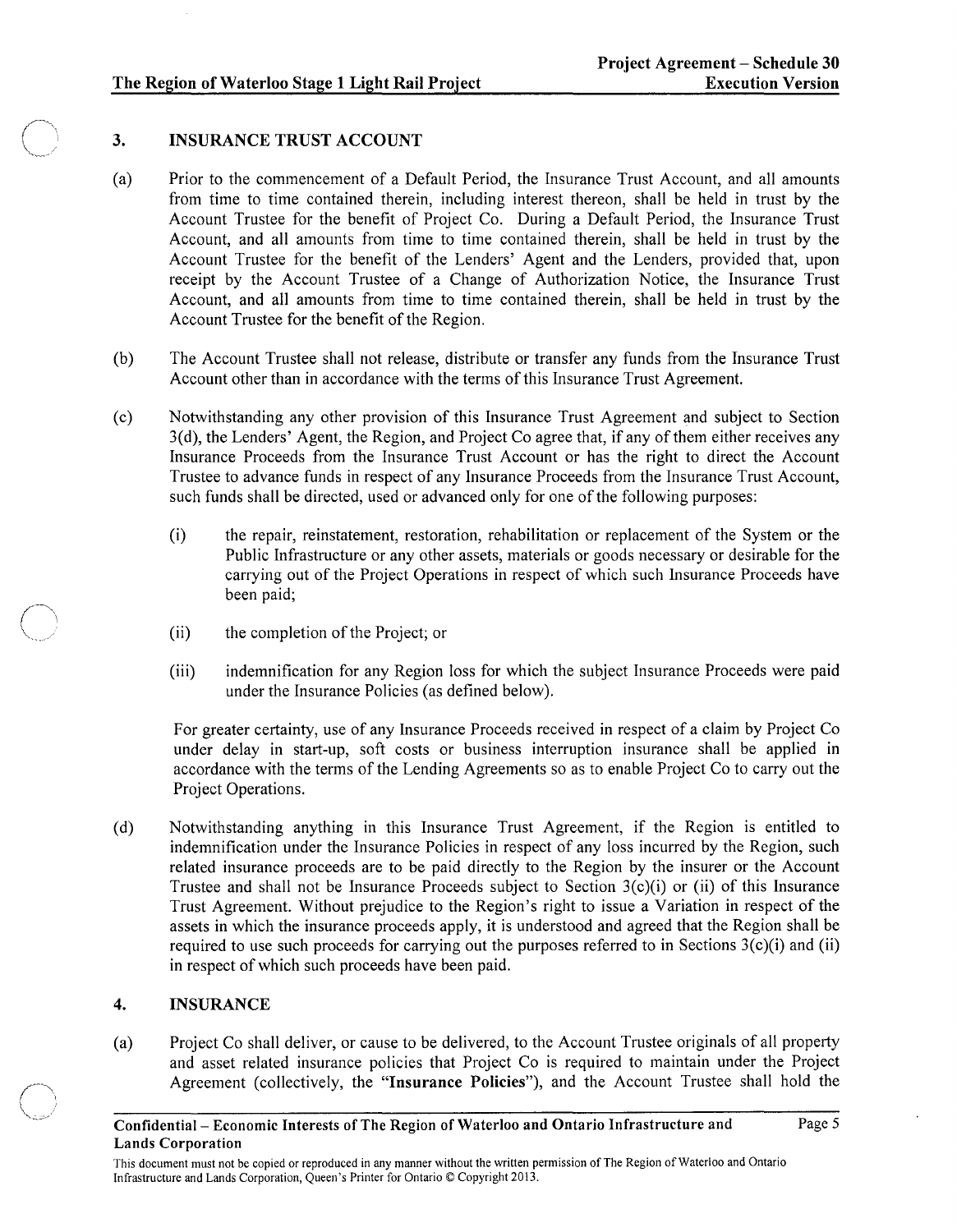Insurance Policies in trust for the benefit of each of the beneficiaries and loss payees, as the case may be, thereunder.

- (b) The Account Trustee shall distribute any proceeds of any Insurance Policy that are paid over to it by any insurer, Project Co, the Lenders' Agent or the Region (the "Insurance Proceeds") as follows:
	- (i) subject to the last paragraph of Section  $3(c)$ , in the case of the all risks course of construction (builders' risk), boiler and machinery insurance or property msurance policies that Project Co is required to maintain under the Project Agreement:
		- (A) if the Account Trustee has not received a Default Notice and:
			- (1) if the amount of such Insurance Proceeds, together with the aggregate of all Insurance Proceeds paid in respect of the same loss or claim, is less than \$2,000,000, to Project Co to repair, restore or replace the assets in respect of which such Insurance Proceeds have been paid; or
			- (2) if the amount of such Insurance Proceeds, together with the aggregate of all Insurance Proceeds paid in respect of the same loss or claim, is equal to or greater than \$2,000,000, to the Lenders' Agent to reimburse Project Co for the costs of repairing, restoring or replacing the assets in respect of which such Insurance Proceeds have been paid; or
		- (B) if the Account Trustee has received a Default Notice, to the Insurance Trust Account to be distributed by the Account Trustee in such amounts and to such persons as the Lenders' Agent may at any time or from time to time direct in writing, provided that, if the Account Trustee has received a Change of Authorization Notice, the Account Trustee shall release such Insurance Proceeds from the Insurance Trust Account in such amounts and to such parties as the Region may at any time or from time to time direct in writing, in each case, to repair, restore or replace the assets in respect of which such Insurance Proceeds have been paid; and
	- (ii) in the case of any other Insurance Policies, to the Lenders' Agent, or, following receipt by the Account Trustee of a Change of Authorization Notice, to the Region, to be distributed to the parties entitled thereto.
- ( c) The Account Trustee shall distribute any excess Insurance Proceeds remammg after the distributions contemplated in Section 4(b)(ii) have been made, including, without limitation, any Insurance Proceeds held in the Insurance Trust Account:
	- (i) if the Account Trustee has not received a Default Notice, to Project Co; and
	- (ii) if the Account Trustee has received a Default Notice, to such persons as the Lenders' Agent, or, following receipt by the Account Trustee of a Change of Authorization Notice, the Region, may at any time or from time to time direct in writing.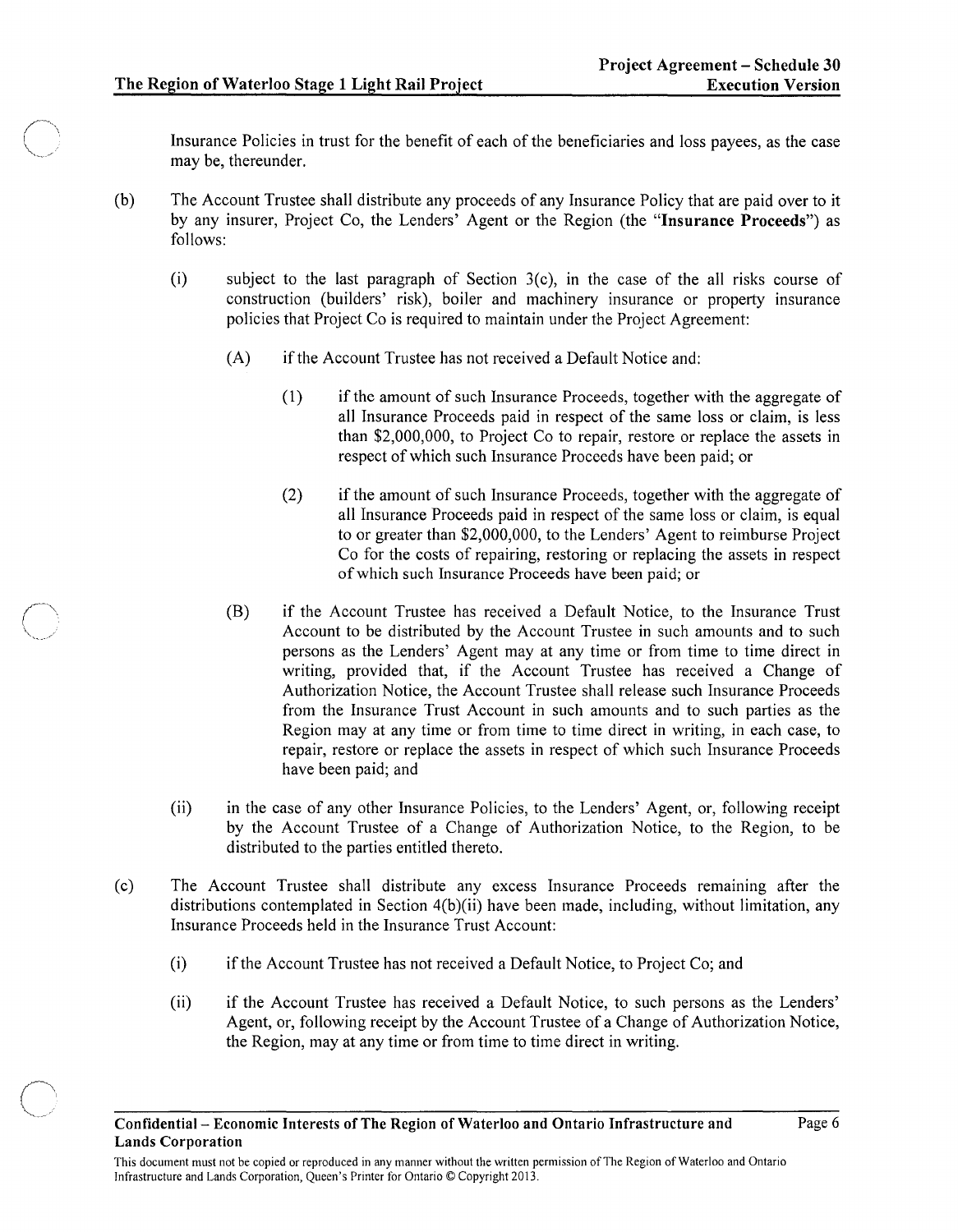# 5. ACCOUNT AGREEMENT

- (a) The Account Trustee hereby agrees to promptly provide to the Lenders' Agent all monthly statements and other information with respect to the Insurance Trust Account provided to the Account Trustee by the Bank pursuant to the relevant account agreement. The Account Trustee further agrees that it shall make such requests to the Bank for additional information with respect to the Insurance Trust Account as the Lenders' Agent may from time to time request in writing.
- (b) The Account Trustee hereby agrees to promptly provide to the Region all monthly statements and other information with respect to the Insurance Trust Account provided to the Account Trustee by the Bank pursuant to the relevant account agreement. The Account Trustee further agrees that it shall make such requests to the Bank for additional information with respect to the Insurance Trust Account as the Region may from time to time request in writing.

# 6. THE ACCOUNT TRUSTEE

- (a) The Account Trustee shall not have any duty or obligation to manage, control, use, make any payment in respect of, register, record, insure, inspect, sell, dispose of or otherwise deal with any part of the Trust Property except as expressly provided by the terms of this Insurance Trust Agreement. The Account Trustee shall carry out all written directions given by the Lenders' Agent, the Region or Project Co, as applicable, in accordance with this Insurance Trust Agreement and shall not be required to exercise any discretion in exercising any of its duties under this Insurance Trust Agreement in pursuance of such written directions. The Account Trustee shall not be bound to do or take any act, action or proceeding by virtue of the powers conferred on it hereby unless and until it shall have been required to do so under the terms hereof and has received instruction, advice or direction from the Lenders' Agent, the Region or Project Co, as applicable, as to the action to be taken (except with respect to actions specifically set out herein to be performed by the Account Trustee).
- (b) The Account Trustee will exercise its powers and carry out its obligations hereunder as account trustee honestly, in good faith and in the best interests of the beneficiaries hereunder and in connection therewith will exercise that degree of care, diligence, and skill that a reasonably prudent professional trustee would exercise in comparable circumstances. Unless otherwise required by law, the Account Trustee will not be required to give bond surety or security in any jurisdiction for the performance of any duties or obligations hereunder. No provision of this Insurance Trust Agreement shall be construed to relieve the Account Trustee from liability for its own dishonesty, fraud, negligence (including, without limitation, negligence in the handling of funds), wilful misconduct, bad faith or reckless disregard of any duty hereunder.
- (c) The Account Trustee will not be subject to any liability whatsoever, in tort, contract or otherwise in connection with the Trust Property or the carrying out of its duties under this Insurance Trust Agreement to the Lenders' Agent, the Lenders, Project Co or any other person for any action taken or permitted by it to be taken, or for its failure to take any action, or for not performing any act or fulfilling any duty, obligation or responsibility hereunder by reason of any occurrence beyond the control of the Account Trustee (including, but not limited to, any act or provision of any present or future law or of any Governmental Authority, any act of God or war, or the unavailability of any wire or communication facility), provided that the foregoing limitation will not apply in respect of any action or failure to act arising from or in connection with wilful misconduct, negligence or reckless disregard of duty by the Account Trustee. The Account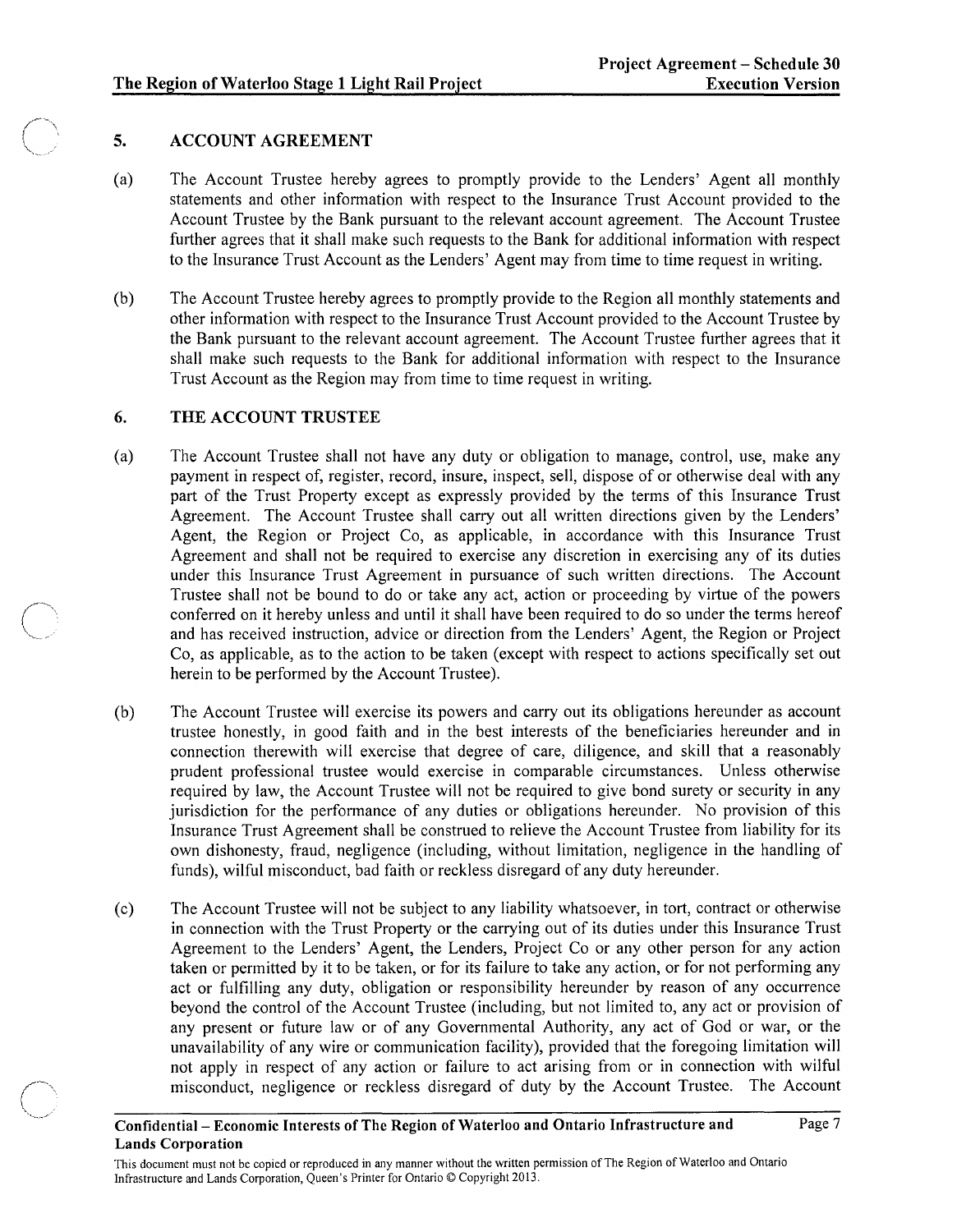Trustee in doing anything or permitting anything to be done in respect of the Trust Property or the carrying out of its duties under this Insurance Trust Agreement is, and will be conclusively deemed to be, acting as trustee for the beneficiaries hereunder and not in any other capacity. Except to the extent provided in this Section  $6(c)$ , the Account Trustee will not be subject to any liability for debts, liabilities, obligations, claims, demands, judgments, costs, charges or expenses against or with respect to the Trust Property, arising out of anything done or permitted by it to be done or its failure to take any action in respect of the execution of its duties hereunder and resort will be had solely to the Trust Property for the payment or performance thereof, and no other property or assets of the Account Trustee, whether owned in its personal capacity or otherwise, will be subject to levy, execution or other enforcement procedure with regard to any obligation under this Insurance Trust Agreement.

- (d) The Account Trustee shall not be required to expend or risk its own funds or otherwise incur financial liability in the performance of any of its duties hereunder, or in the exercise of any of its rights or powers hereunder, or in acting at the request or direction of the Lenders' Agent on behalf of the Lenders, unless it shall have received adequate indemnity or security against such risk or liability satisfactory to it.
- (e) Notwithstanding the foregoing, the Account Trustee shall be liable for any action or failure to act arising from or in connection with the dishonesty, fraud, negligence (including, without limitation, negligence in the handling of funds), wilful misconduct, bad faith or reckless disregard of any duty hereunder by the Account Trustee or any of its directors, officers or employees, or the failure to comply with the standard of care referred to in Section 6(b).
- $(f)$ Except as otherwise provided in Sections 6(c), 6(d) and 6(e):
	- (i) the Account Trustee may rely and shall be protected in acting or refraining from acting upon any signature, resolution, certificate, statement, instrument, opinion, report, notice, request, direction, consent, order or other paper or document reasonably believed by it in good faith to be genuine and to have been signed or presented by the proper party or parties; and
	- (ii) the Account Trustee may exercise its powers and perform its duties by or through such attorneys, representatives, agents and employees as it shall appoint; and may consult with counsel, accountants and other skilled persons selected and employed or retained by it, and the Account Trustee shall not be liable for anything done, suffered or omitted in good faith by it in accordance with the written advice of such counsel, accountants or other skilled persons (provided that such advice pertains to such matters as the Account Trustee may reasonably presume to be within the scope of such person's area of competency) and not contrary to any express provision in this Insurance Trust Agreement.
- (g) Project Co hereby agrees to pay, indemnify and hold harmless the Account Trustee from and against any and all loss, liability, cost, claim and expense incurred by the Account Trustee with respect to the performance of this Insurance Trust Agreement by the Account Trustee or any of the Account Trustee's directors, officers or employees, unless arising from its or their own dishonesty, fraud, negligence (including, without limitation, negligence in the handling of funds), wilful misconduct, bad faith or reckless disregard of any duty hereunder.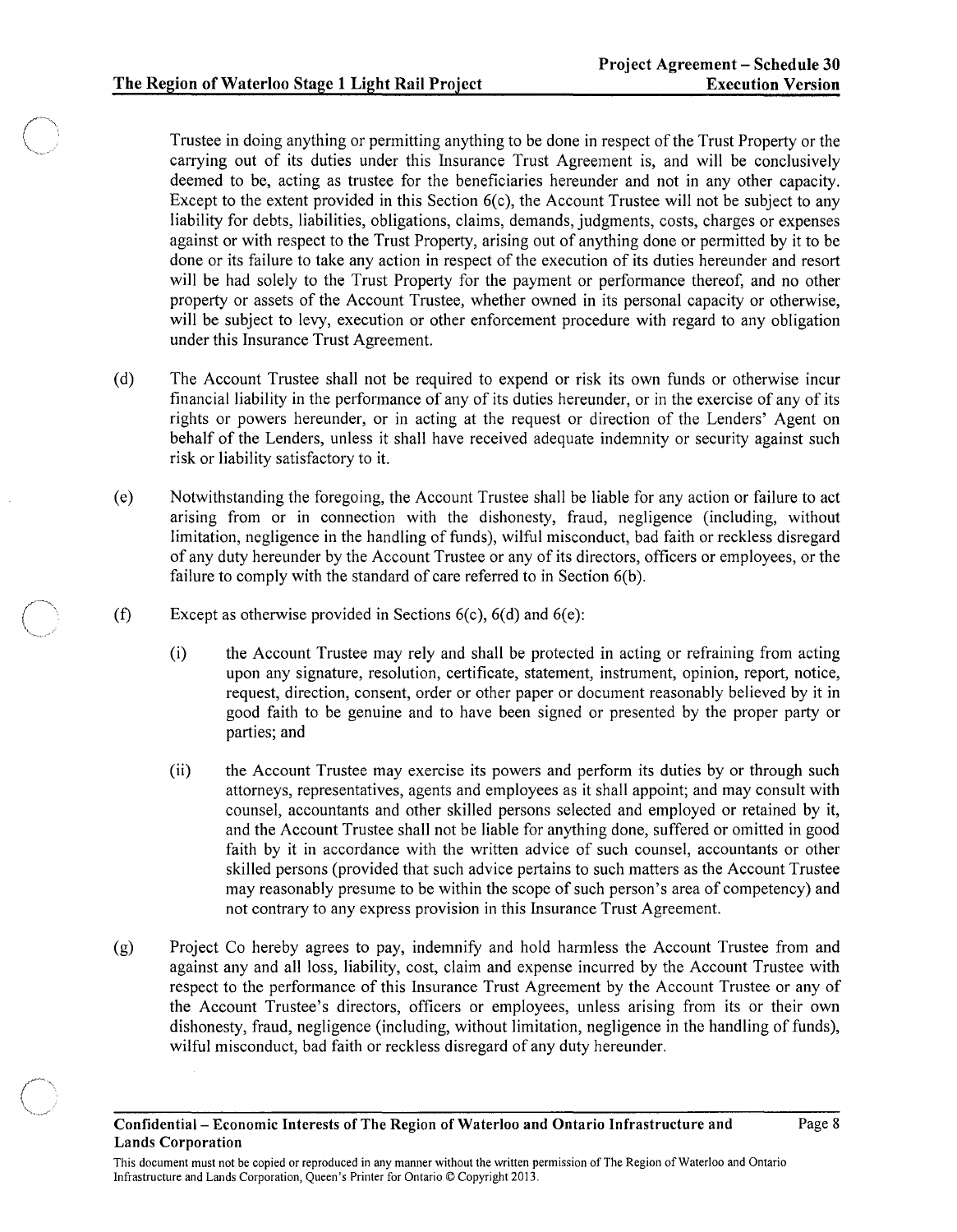$\bigcirc$  $\mathbf{r} = \mathbf{r} \times \mathbf{r}$ ''-"'r-y--'"''.

- (h) Subject to the terms and conditions set forth in the Account Trustee fee letter, the Account Trustee shall receive from the Trust Property reasonable compensation for its services hereunder and shall be reimbursed by Project Co for its reasonable fees and expenses (including the disbursements and reasonable fees of counsel).
- (i) The Account Trustee agrees to look solely to Project Co, and not, except as expressly set forth herein, to the Lenders' Agent, the Lenders or the Region for any claim for indemnification which may arise under this Insurance Trust Agreement.
- U) The Account Trustee shall be responsible for keeping all appropriate books and records relating to the receipt and disbursement of all money which it receives hereunder.
- (k) If at any time the Account Trustee is served with any judicial or administrative order, judgment, decree, writ or other form of judicial or administrative process which in any way affects the Trust Property held by it hereunder (including but not limited to orders of attachment or garnishment or other forms of levies or injunctions or stays relating to the transfer of Trust Property) (each, an "Order"), the Account Trustee is authorized to comply therewith in any manner as it or legal counsel of its own choosing deems appropriate. The Account Trustee shall in no way be bound to call for further evidence (whether as to due execution validity or effectiveness, or the jurisdiction of any court, or as to the truth of any fact), and shall not be responsible for any loss that may be occasioned by its failing to do so. If the Account Trustee complies with any Order, the Account Trustee shall not be liable to any of the Parties hereto or to any other person or entity even though such Order may be subsequently modified or vacated or otherwise determined to have been without legal force or effect. If the Account Trustee is served with any Order, it shall forthwith and, in any event, within three (3) Business Days, deliver a copy of such Order to each of the Lenders' Agent, the Region and Project Co.
- (I) Unless otherwise specifically set forth herein, the Account Trustee shall proceed as soon as practicable to collect any cheques or other collection items at any time deposited hereunder. All such collections shall be subject to the Account Trustee's usual collection practices or terms regarding items received by the Account Trustee for deposit or collection. Except and to the extent provided herein, the Account Trustee shall not be required, or have any duty, to notify any person of any payment or maturity under the terms of any instrument deposited hereunder, nor to take any legal action to enforce payment of any cheque, note or security deposited hereunder, or to exercise any right or privilege which may be afforded to the holder of any such security.
- (m) In the event that the Account Trustee determines that any direction, instruction, notice or other communication given under this Insurance Trust Agreement by the Lenders' Agent or, where the Account Trustee has received a Change of Authorization Notice, the Region, is ambiguous or uncertain, the Account Trustee may, in its sole discretion, refrain from taking any action other than retaining possession of the Trust Property, unless the Account Trustee has received written instructions, signed by the Lenders' Agent or, if the Account Trustee has received a Change of Authorization Notice, the Region, which resolve such ambiguity or uncertainty, provided that the Account Trustee shall, forthwith upon determining that such direction, instruction, notice or other communication is ambiguous or uncertain, seek clarification from the Lenders' Agent, or where the Account Trustee has received a Change of Authorization Notice, the Region, to resolve such ambiguity or uncertainty.

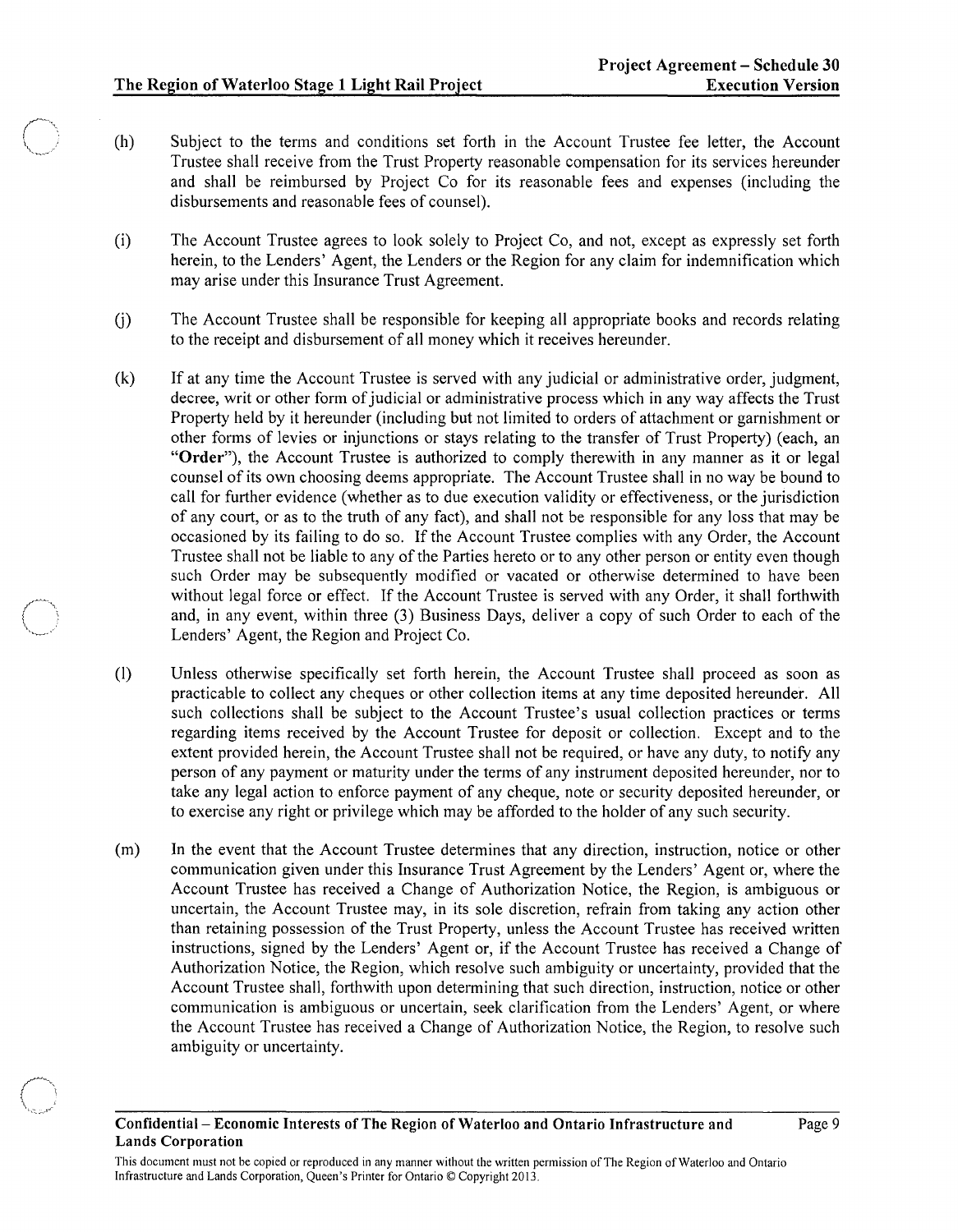- (n) Prior to receipt of a Change of Authorization Notice by the Account Trustee, any instruction, notice or other communication delivered to the Account Trustee by the Lenders' Agent shall be paramount to and supersede any direction, instruction, notice or other communication from any other Party to this Insurance Trust Agreement, and the Account Trustee shall comply with such direction, instruction, notice or other communication from the Lenders' Agent. After the Account Trustee has received a Change of Authorization Notice, any instruction, notice or other communication delivered to the Account Trustee by the Region shall be paramount to and supersede any direction, instruction, notice or other communication from any other Party to this Insurance Trust Agreement, and the Account Trustee shall comply with such direction, instruction, notice or other communication from the Region.
- (0) Each of the Lenders' Agent and the Region shall provide to the Account Trustee an incumbency certificate setting out the names and sample signatures of individuals authorized to give instructions to the Account Trustee hereunder. The Account Trustee shall be entitled to rely on each such incumbency certificate until a revised or replacement incumbency certificate is provided to the Account Trustee by the Lenders' Agent or the Region, as applicable. The Account Trustee shall refuse to act upon any instruction given by the Lenders' Agent or the Region which is signed by any person other than an individual named in the incumbency certificate provided to the Account Trustee by the Lenders' Agent or the Region, as applicable, pursuant to this Section  $6(0)$ , as any such incumbency certificate may be amended, supplemented or replaced from time to time.
- (p) The Account Trustee shall be entitled to rely on, and act upon, any direction, instruction, notice or other communication provided to it hereunder which is sent to it by facsimile transmission, provided that any such direction, instruction, notice or other communication is signed by an individual named in the incumbency certificate delivered to the Account Trustee by the Lenders' Agent or the Region, as applicable, pursuant to Section 6(0).

# 7. LENDERS' AGENT AND THE REGION RIGHTS TO DIRECT

- (a) Until the termination of the Project Agreement in accordance with the Lenders' Direct Agreement and receipt by Project Co of any amounts to which it is entitled pursuant to Schedule 23 - Compensation on Termination to the Project Agreement and all Insurance Proceeds to the extent that the value of such Insurance Proceeds was deducted from the amounts payable to Project Co by the Region (a "Change of Authorization Event"), the Lenders' Agent shall, subject to Sections 3 and 4 of this Insurance Trust Agreement, have the exclusive right to direct the Account Trustee with respect to the Insurance Trust Account, the Insurance Policies and the Insurance Proceeds.
- (b) Upon the occurrence of a Change of Authorization Event:
	- (i) the Lenders' Agent shall cease to be entitled, and the Region shall thenceforth be entitled, to direct the Account Trustee with respect to the Insurance Trust Account, the Insurance Policies and the Insurance Proceeds; and
	- (ii) the Lenders' Agent and the Region shall jointly provide notice to the Account Trustee (a "Change of Authorization Notice") that the Region shall, as of the date of such Change of Authorization Event, have the exclusive right to direct the Account Trustee with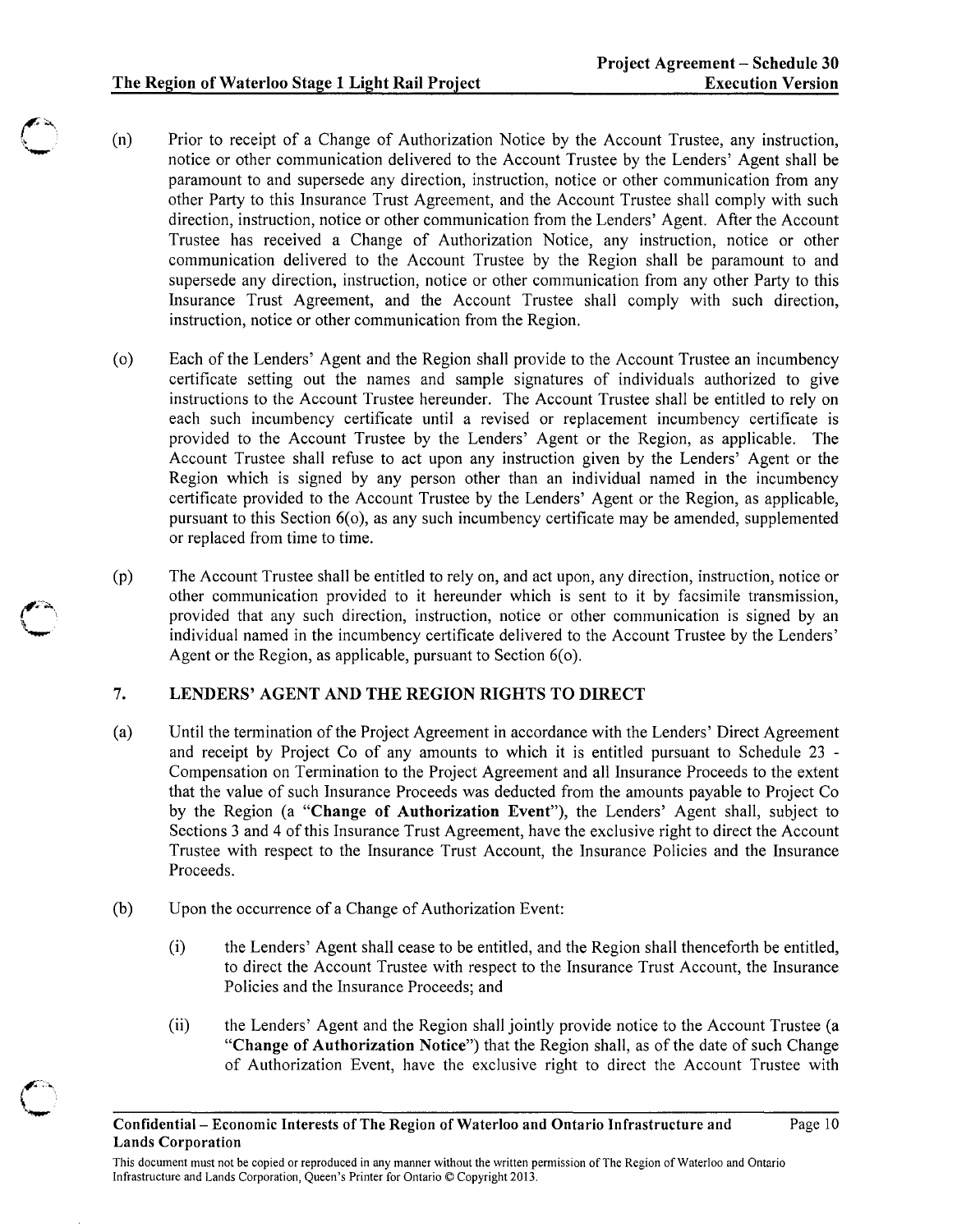respect to the Insurance Trust Account, the Insurance Policies and the Insurance Proceeds.

(c) Notwithstanding the foregoing, no Change of Authorization Event shall occur and no Change of Authorization Notice shall be delivered to the Account Trustee where a Region Event of Default has occurred. Where a Region Event of Default has occurred, upon receipt by the Lenders' Agent and Lenders of all amounts owing by the Region to the Lenders' Agent and Lenders under the Lenders' Direct Agreement, the Account Trustee shall release all amounts in the Insurance Trust Account, the Insurance Policies and the Insurance Proceeds to Project Co or as Project Co may otherwise direct from time to time.

#### 8. **TERMINATION**

- (a) Subject to the provisions of Section 8(b), this Insurance Trust Agreement shall remain in full force and effect and be binding in accordance with and to the extent of its terms until:
	- (i) the obligations of Project Co to the Lenders' Agent and the Lenders under the Lending Agreements have been paid and performed in full and the Lenders have no further obligation to make any further advances or other credit accommodations under the Lending Agreements; and
	- (ii) the obligations of Project Co to the Region have been paid and performed in full.
- (b) The Account Trustee may terminate this Insurance Trust Agreement at any time upon sixty (60) days prior written notice to the other Parties hereto, provided that no termination of this Insurance Trust Agreement by the Account Trustee shall be effective until such time as the Lender's Agent, the Region, and Project Co have entered into a replacement insurance trust agreement on the same terms and conditions as this Insurance Trust Agreement with a replacement account trustee satisfactory the Lenders' Agent, the Lenders and the Region.

# 9. ASSIGNMENT

(a) The Account Trustee shall not assign, transfer or otherwise dispose of any of its rights or obligations under this Insurance Trust Agreement without the prior written consent of the Lenders' Agent, the Region and Project Co.

# 10. NOTICES

(a) All notices, requests, demands, instructions, certificates, consents and other communications required or permitted under this Project Agreement shall be in writing (whether or not "written notice" or "notice in writing" is specifically required by the applicable provision of this Insurance Trust Agreement) and served by sending the same by registered mail, facsimile or by hand, as follows: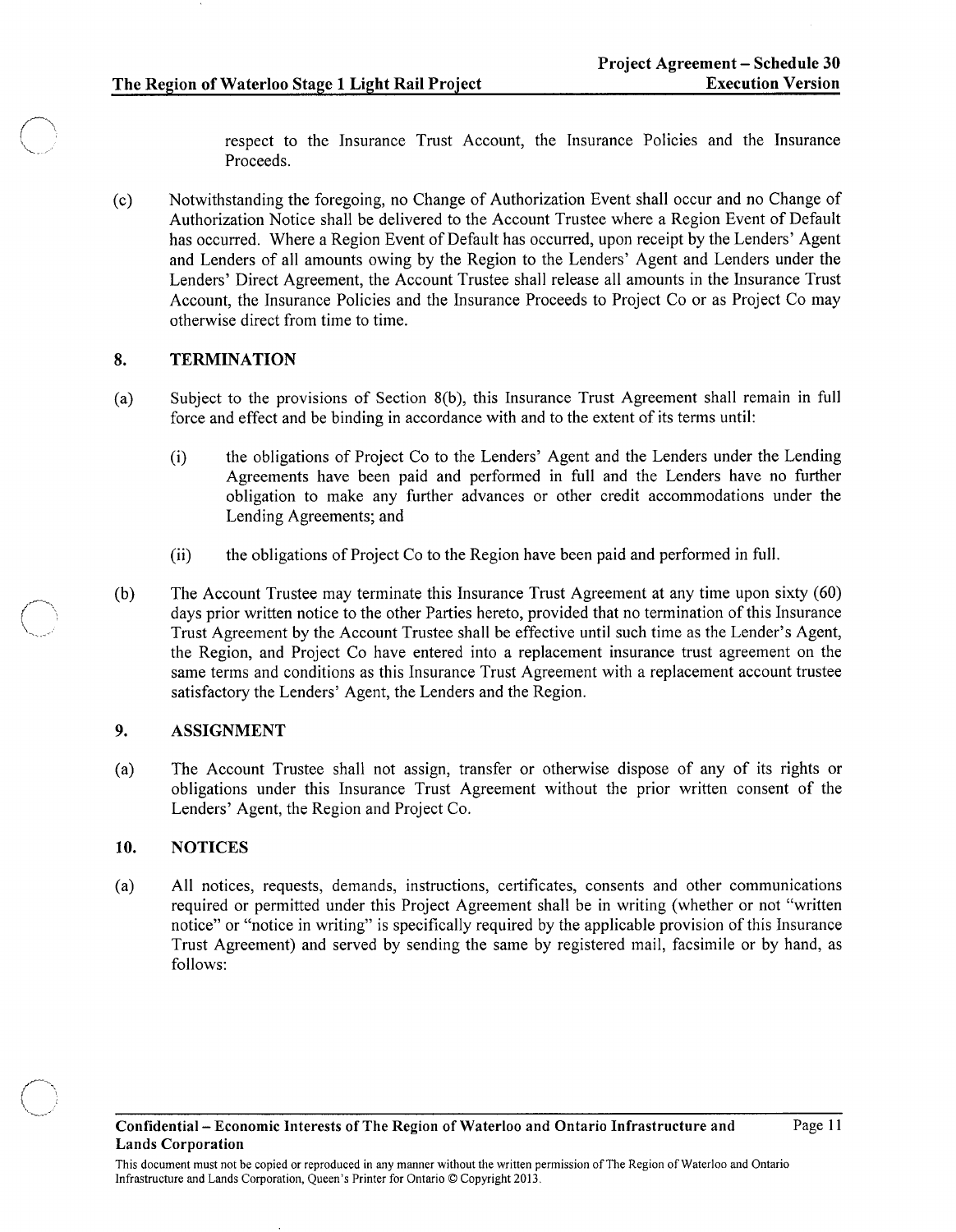| If to the Region:          | The Regional Municipality of Waterloo<br>150 Frederick Street, 4 <sup>th</sup> Floor<br>Kitchener, Ontario<br>N <sub>2G</sub> 4J <sub>3</sub><br>Fax: $(519) 575-4494$<br>Attn.: Lisa Buitenhaus, Acting Director, Procurement and<br><b>Supply Services</b> |
|----------------------------|--------------------------------------------------------------------------------------------------------------------------------------------------------------------------------------------------------------------------------------------------------------|
| With a copy to:            | The Region Representative at<br>The Regional Municipality of Waterloo<br>50 Queen Street North, Suite 830<br>Kitchener, Ontario<br><b>N2H 6P4</b>                                                                                                            |
|                            | Fax: $(519)$ 745-4040<br>Attn.: Darshpreet Bhatti, Director, Rapid Transit                                                                                                                                                                                   |
| If to Project Co:          | Plenary GrandLinq GP Inc.<br>Suite 2000-400 Burrard Street<br>Vancouver, British Columbia<br><b>V6C 3A6</b>                                                                                                                                                  |
|                            | Fax: (604) 638-3906<br>Attn.: Chief Financial Officer                                                                                                                                                                                                        |
| With a copy to:            | Meridiam Infrastructure Waterloo LRT ULC<br>357 Bay Street, Suite 501<br>Toronto, Ontario<br><b>M5H 2T7</b>                                                                                                                                                  |
|                            | Fax: $(647)$ 347-8857<br>Attn.: Elisabeth Hivon                                                                                                                                                                                                              |
| If to the Account Trustee: | <b>BNY Trust Company of Canada</b><br>320 Bay Street, 11 <sup>th</sup> Floor<br>Toronto, ON<br><b>M5H4A6</b>                                                                                                                                                 |
|                            | $(416)$ 360-1711<br>Fax:<br>Henry G. Hamilton II, VP<br>Attn.:                                                                                                                                                                                               |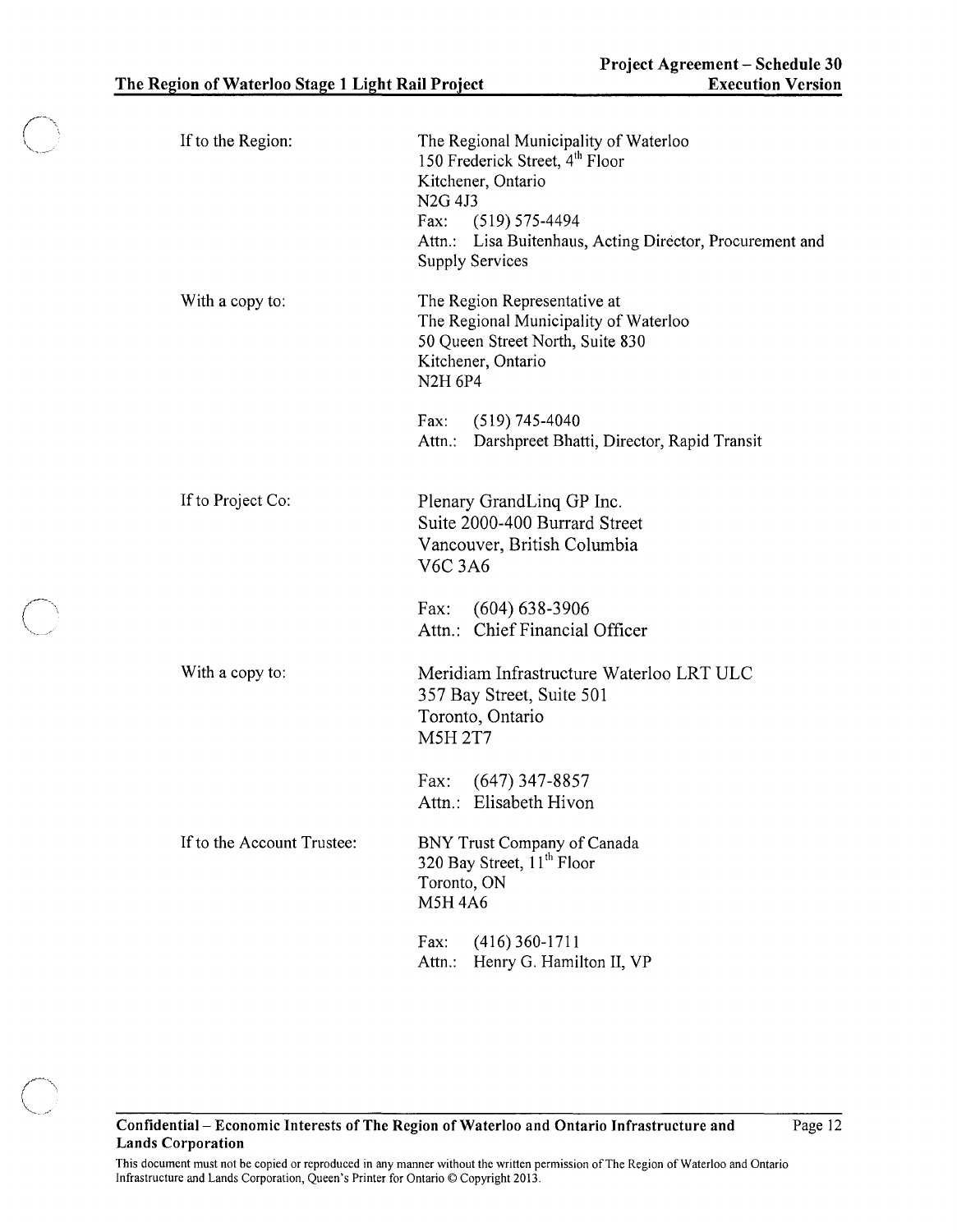o

o

*o* 

If to the Lenders' Agent: BNY Trust Company of Canada 320 Bay Street,  $11^{th}$  Floor Toronto, ON M5H4A6

> Fax: (416) 360-1711 Attn.: Henry G. Hamilton II, VP

- (b) Where any notice is provided or submitted to a Party via facsimile, an original of the notice sent via facsimile shall promptly be sent by regular mail or registered mail. For greater certainty, a notice given via facsimile shall not be invalid by reason only of a Party's failure to comply with this Section  $10(b)$ .
- (c) Any Party to this Insurance Trust Agreement may, from time to time, change any of its contact information set forth in Section 10(a) by prior notice to the other Parties, and such change shall be effective on the Business Day that next follows the recipient Party's receipt of such notice unless a later effective date is given in such notice.
- (d) Subject to Sections 10(e), 10(f) and 10(g):
	- (i) a notice given by registered mail shall be deemed to have been received on the third Business Day after mailing;
	- (ii) a notice given by hand delivery shall be deemed to have been received on the day it is delivered; and
	- (iii) a notice given by facsimile shall be deemed to have been received on the day it is transmitted by facsimile.
- (e) If the Party giving the notice knows or ought reasonably to know of difficulties with the postal system which might affect negatively the delivery of mail, any such notice shall not be mailed but shall be made or given by personal delivery or by facsimile transmission in accordance with this Section 10.
- (i) If any Notice delivered by hand or transmitted by facsimile is so delivered or transmitted, as the case may be, either on a day that is not a Business Day or on a Business Day after 4:00 p.m. (recipient's local time), then such Notice shall be deemed to have been received by such recipient on the next Business Day.
- (g) A notice given by facsimile shall be deemed to have been received by the recipient on the day it is transmitted only if a facsimile transmission report (maintained by the sender) indicates that the transmission of such notice was successful.

# 11. AMENDMENTS

(a) This Insurance Trust Agreement may not be varied, amended or supplemented except by an agreement in writing signed by duly authorized representatives of the Parties and stating on its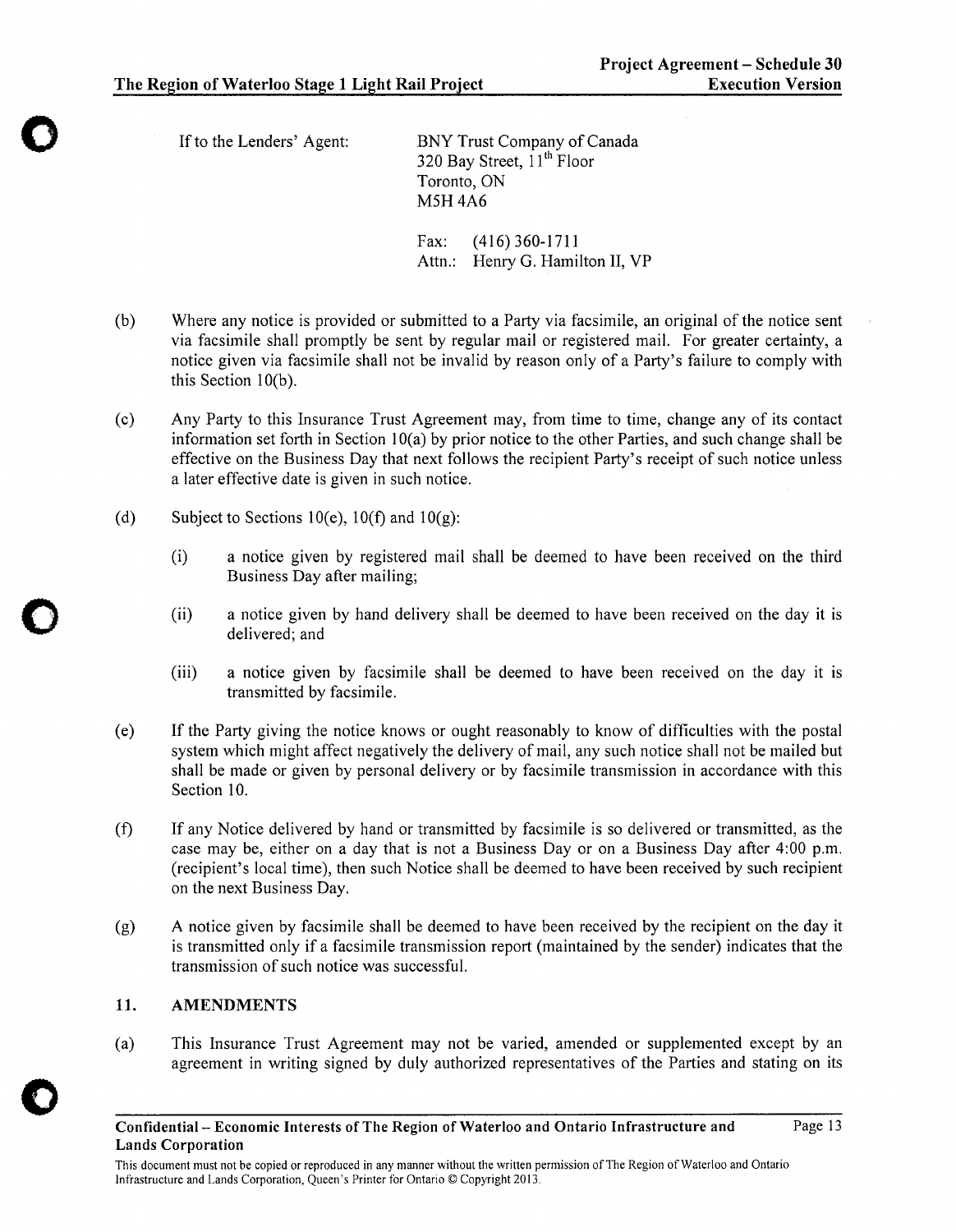face that it is intended to be an amendment, restatement or other modification, as the case may be, to this Insurance Trust Agreement.

#### 12. WAIVER

- (a) No waiver made or given by a Party under or in connection with this Insurance Trust Agreement shall be binding or effective unless the waiver is in writing, signed by an authorized representative of the Party giving such waiver, and delivered by such Party to the other Parties. No waiver made with respect to any right, power or remedy in one instance will be deemed to be a waiver with respect to any other instance involving the exercise of such right, power, or remedy or with respect to any other right, power, or remedy.
- (b) Failure by any Party to exercise any of its rights, powers or remedies hereunder or its delay to do so shall not constitute a waiver of those rights, powers or remedies. The single or partial exercise of a right, power or remedy shall not prevent its subsequent exercise or the exercise of any other right, power or remedy.

#### 13. RELATIONSHIP BETWEEN THE PARTIES

(a) The Parties are independent contractors. This Insurance Trust Agreement is not intended to and does not create or establish between the Parties any relationship as partners, joint venturers, employer and employee, master and servant, or, except as provided in this Insurance Trust Agreement, of principal and agent.

#### 14. ENTIRE AGREEMENT

(a) Except where provided otherwise in this Insurance Trust Agreement, this Insurance Trust Agreement constitutes the entire agreement between the Parties in connection with its subject matter and supersedes all prior representations, communications, negotiations and understandings, whether oral, written, express or implied, concerning the subject matter of this Insurance Trust Agreement.

# 15. SEVERABILITY

(a) Each provision of this Insurance Trust Agreement shall be valid and enforceable to the fullest extent permitted by law. If any provision of this Insurance Trust Agreement is declared invalid, unenforceable or illegal by the courts of a competent jurisdiction, such provision may be severed and such invalidity, unenforceability or illegality shall not prejudice or affect the validity, enforceability and legality of the remaining provisions of this Insurance Trust Agreement. If any such provision of this Insurance Trust Agreement is invalid, unenforceable or illegal, the Parties shall, acting in good faith, promptly negotiate new provisions to eliminate such invalidity, unenforceability or illegality and to restore this Insurance Trust Agreement as near as possible to its original intent and effect.

### 16. ENUREMENT

(a) This Insurance Trust Agreement shall enure to the benefit of, and be binding on, each of the Parties and their respective successors and permitted transferees and assigns.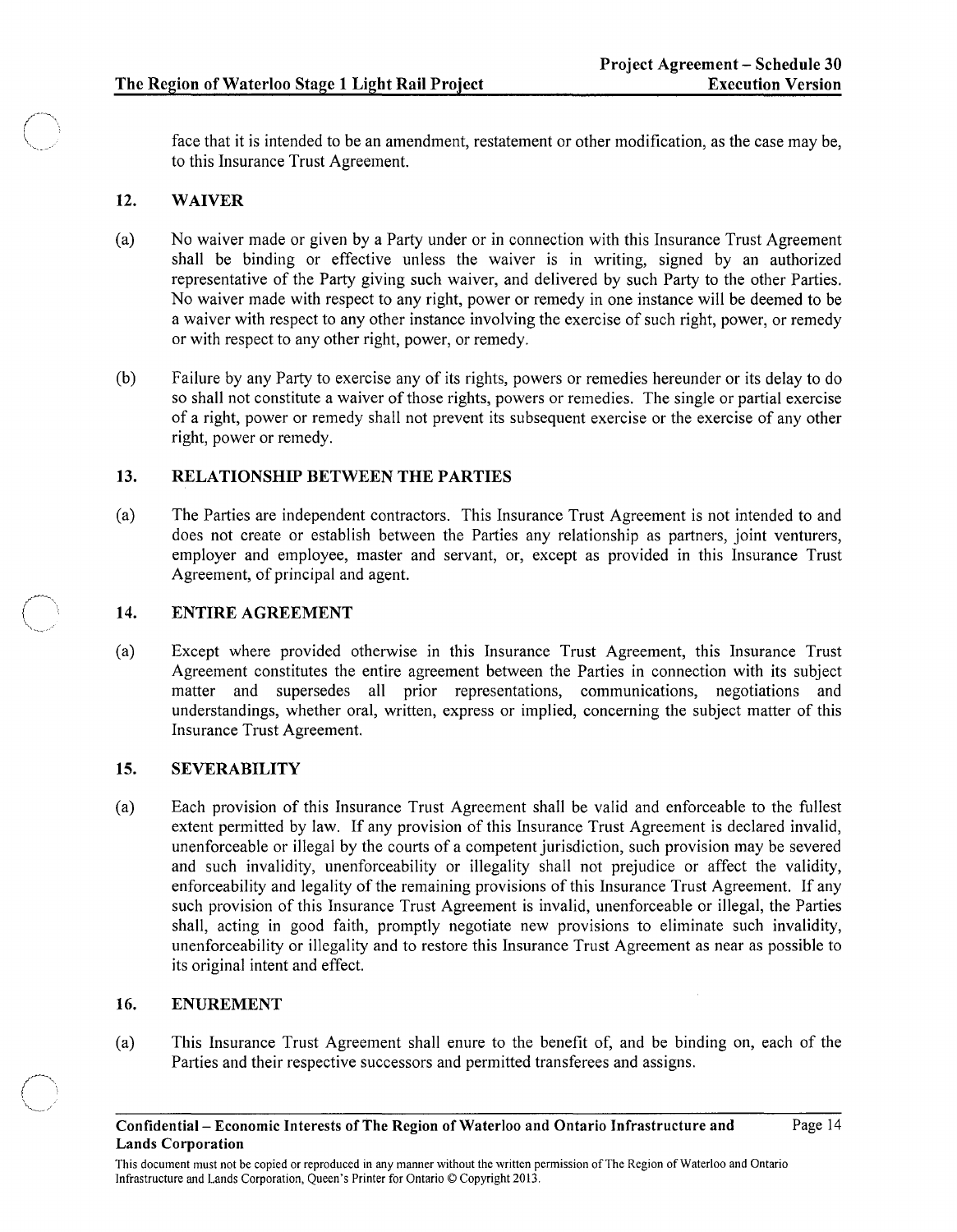# 17. GOVERNING LAW AND JURISDICTION

- (a) This Insurance Trust Agreement shall be governed by and construed in accordance with the laws of Ontario and the laws of Canada applicable therein and shall be treated in all respects as an Ontario contract, without regard to conflict of laws principles.
- (b) The Parties agree that the courts of the Province of Ontario and all courts competent to hear appeals therefrom shall have exclusive jurisdiction to hear and settle any action, suit, proceeding or dispute in connection with this Insurance Trust Agreement and hereby irrevocably attorn to the exclusive jurisdiction of such courts.

### 18. FURTHER ASSURANCE

(a) Each Party shall do all things, from time to time, and execute all further documents necessary to give full effect to this Insurance Trust Agreement.

# 19. LANGUAGE OF AGREEMENT

(a) Each Party acknowledges having requested and being satisfied that this Insurance Trust Agreement and related documents be drawn in English. Chacune des parties reconnait avoir demandé que ce document et ses annexes soient rédigés en anglais et s'en declare satisfaite.

### 20. COUNTERPARTS

(a) This Insurance Trust Agreement may be executed in one or more counterparts. Any single counterpart or a set of counterparts executed, in either case, by all the Parties shall constitute a full, original and binding agreement for all purposes. Counterparts may be executed either in original or faxed form provided that any Party providing its signature in faxed form shall promptly forward to such Party an original signed copy of this Insurance Trust Agreement which was so faxed.

# 21. COPYRIGHT NOTICE

(a) The Parties acknowledge that the Regional Municipality of Waterloo is the exclusive owner of the copyright in the Project Agreement and this Insurance Trust Agreement.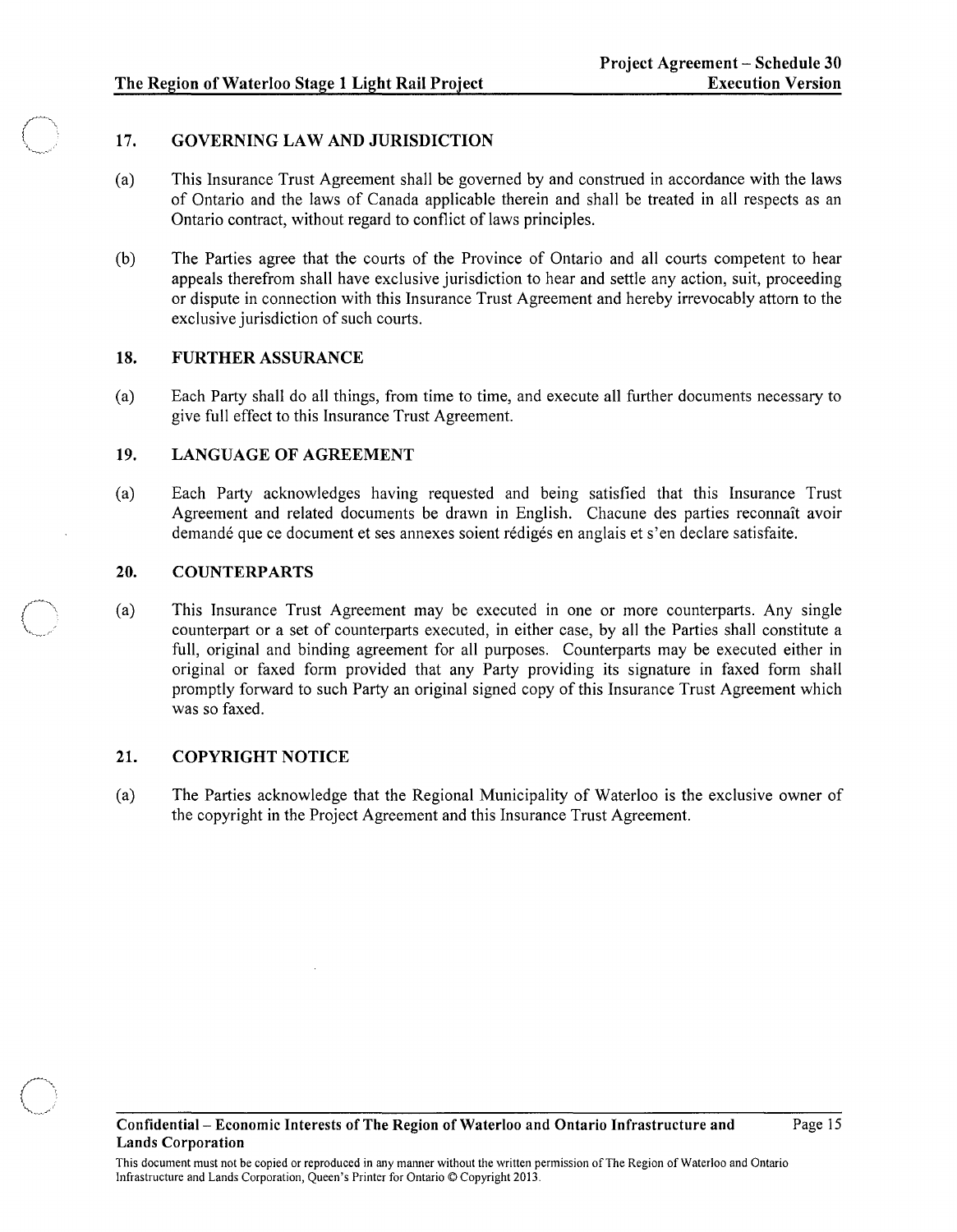o

o

**IN WITNESS WHEREOF** the Parties have executed this Insurance Trust Agreement as of the date first above written.

# **THE REGIONAL MUNICIPALITY OF WATERLOO**

Per:

Name: Ken Seiling Title: Regional Chair

I/We have authority to bind the corporation.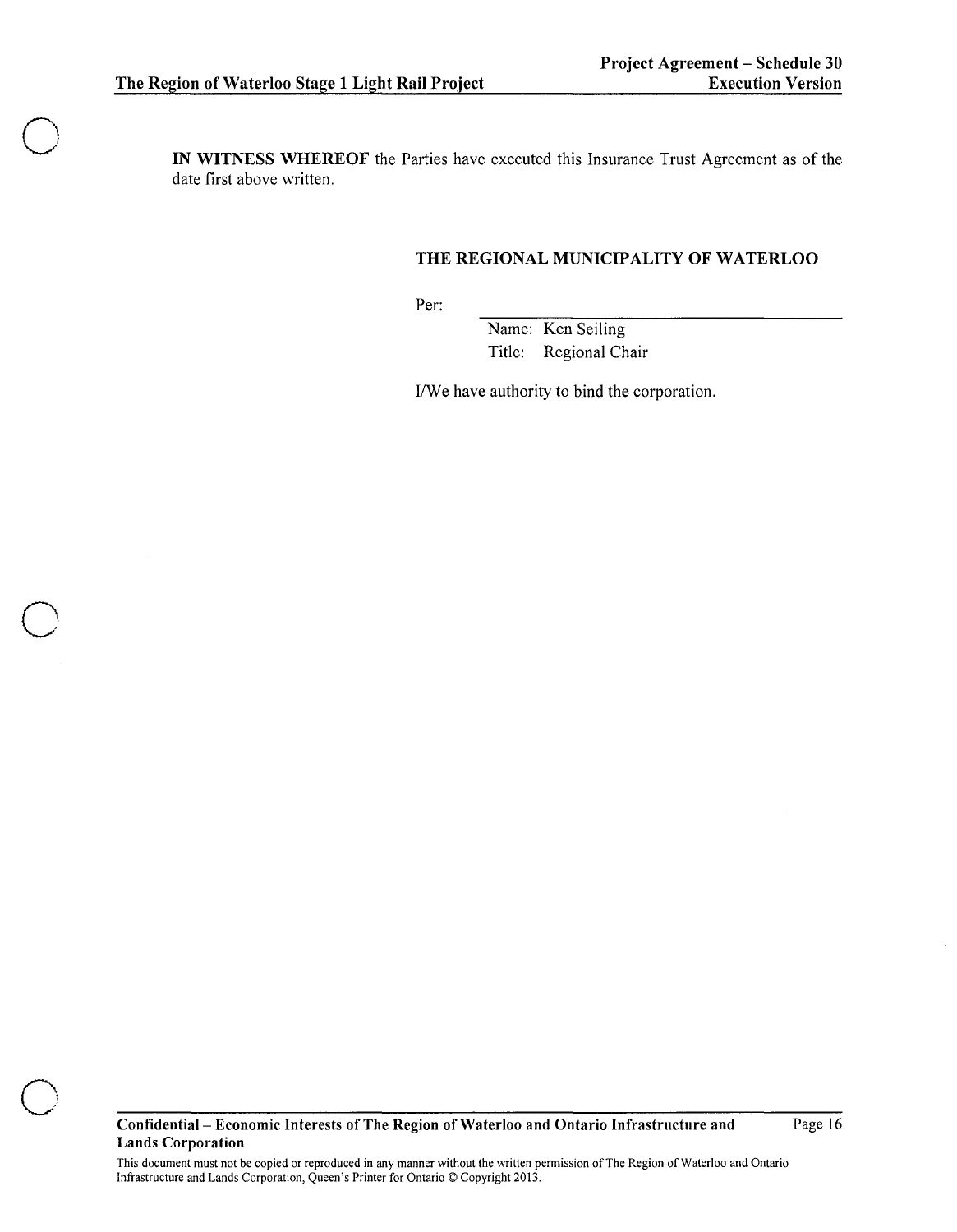# BNY TRUST COMPANY OF CANADA, as Lenders' Agent

Per:

Name: Geralyn Krowles Title: Authorized Signatory

I/We have authority to bind the corporation.

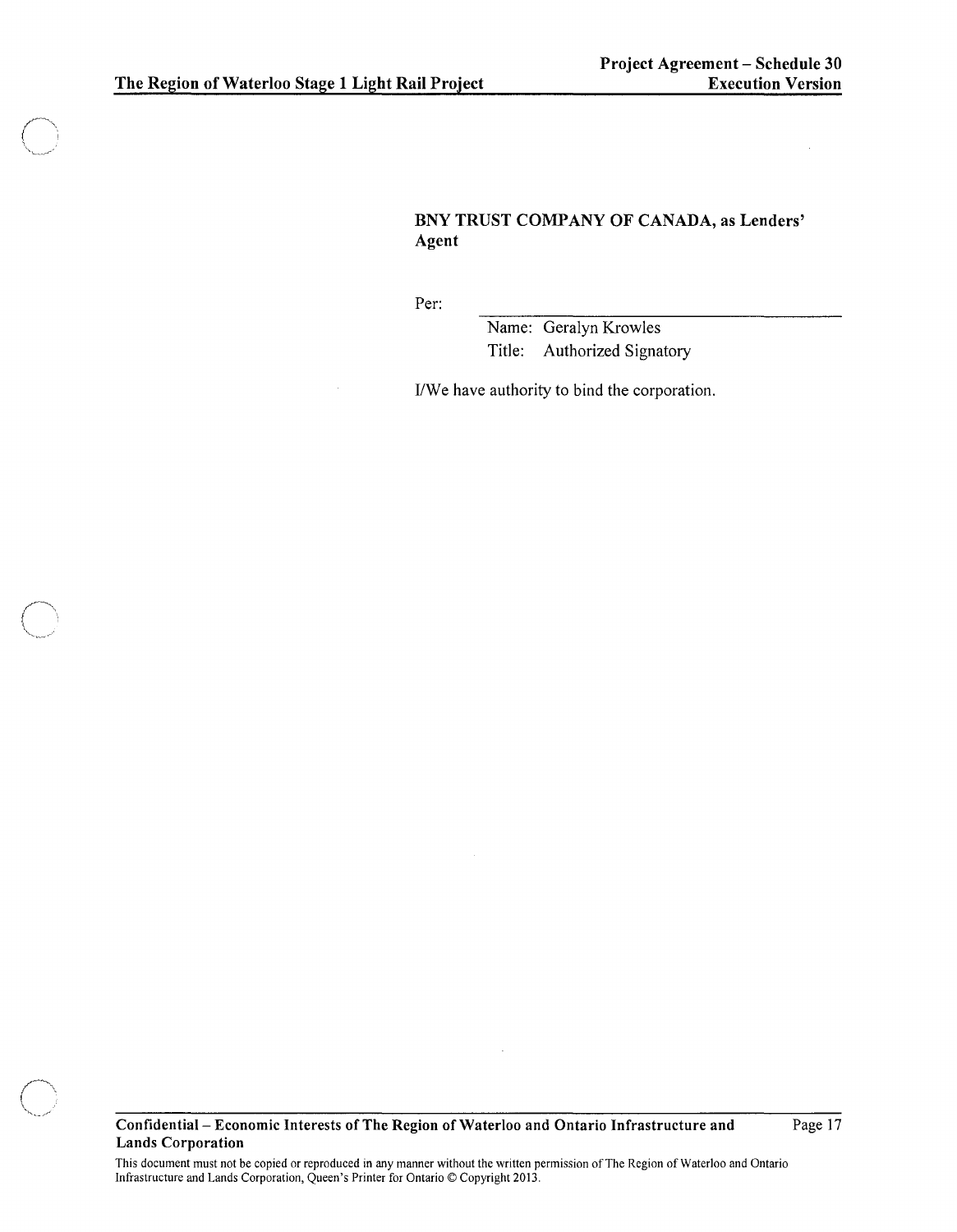GRANDLINQ GP, by its general partners, PLENARY GRANDLINQ GP INC., MERIDIAM INFRASTRUCTURE WATERLOO LRT ULC, AECON GRANDLINQ GP INC., KIEWIT WATERLOO INVESTORS CORP. and KEOLIS WATERLOO GENERAL PARTNER INC.

# PLENARY GRANDLINQ GP INC.

Per:

Name: Title:

Per:

Name: Title:

I/We have authority to bind the corporation.

### MERIDIAM INFRASTRUCTURE WATERLOO LRT ULC

Per:

Name:

Title:

Per:

Name: Title:

I/We have authority to bind the corporation.

# AECON GRANDLINQ GP INC.

Per:

Per:

| Name:  |  |  |
|--------|--|--|
| Title: |  |  |
|        |  |  |

Name: Title:

I/We have authority to bind the corporation.

o

o

Confidential- Economic Interests of The Region of Waterloo and Ontario Infrastructure and Lands Corporation

Page 18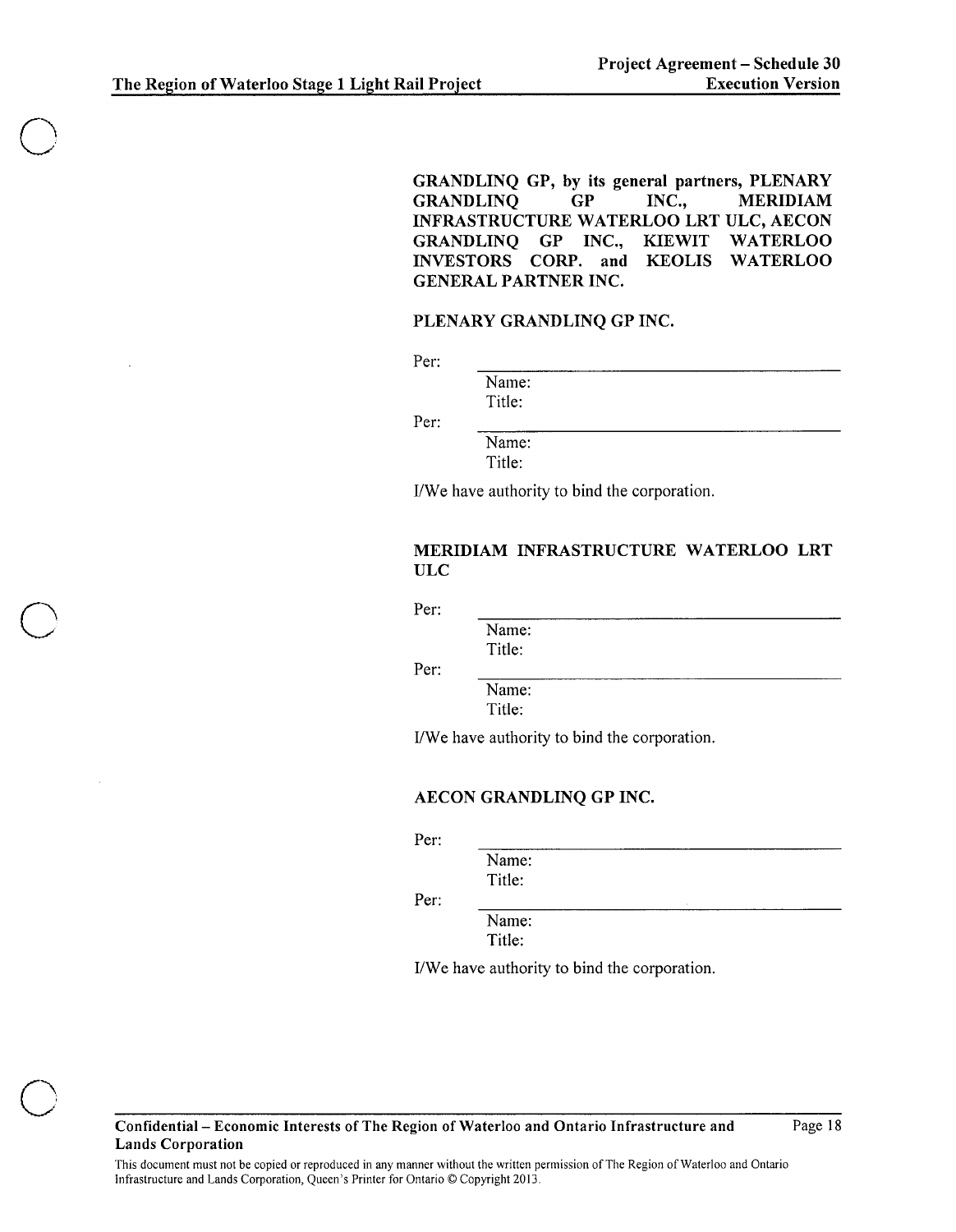# **KIEWIT WATERLOO INVESTORS CORP.**

Per:

Name: Title:

Per:

Name: Title:

IJWe have authority to bind the corporation.

# **KEOLIS WATERLOO GENERAL PARTNER INC.**

Per:

Name: Title:

Per:

Name: Title:

IJWe have authority to bind the corporation.